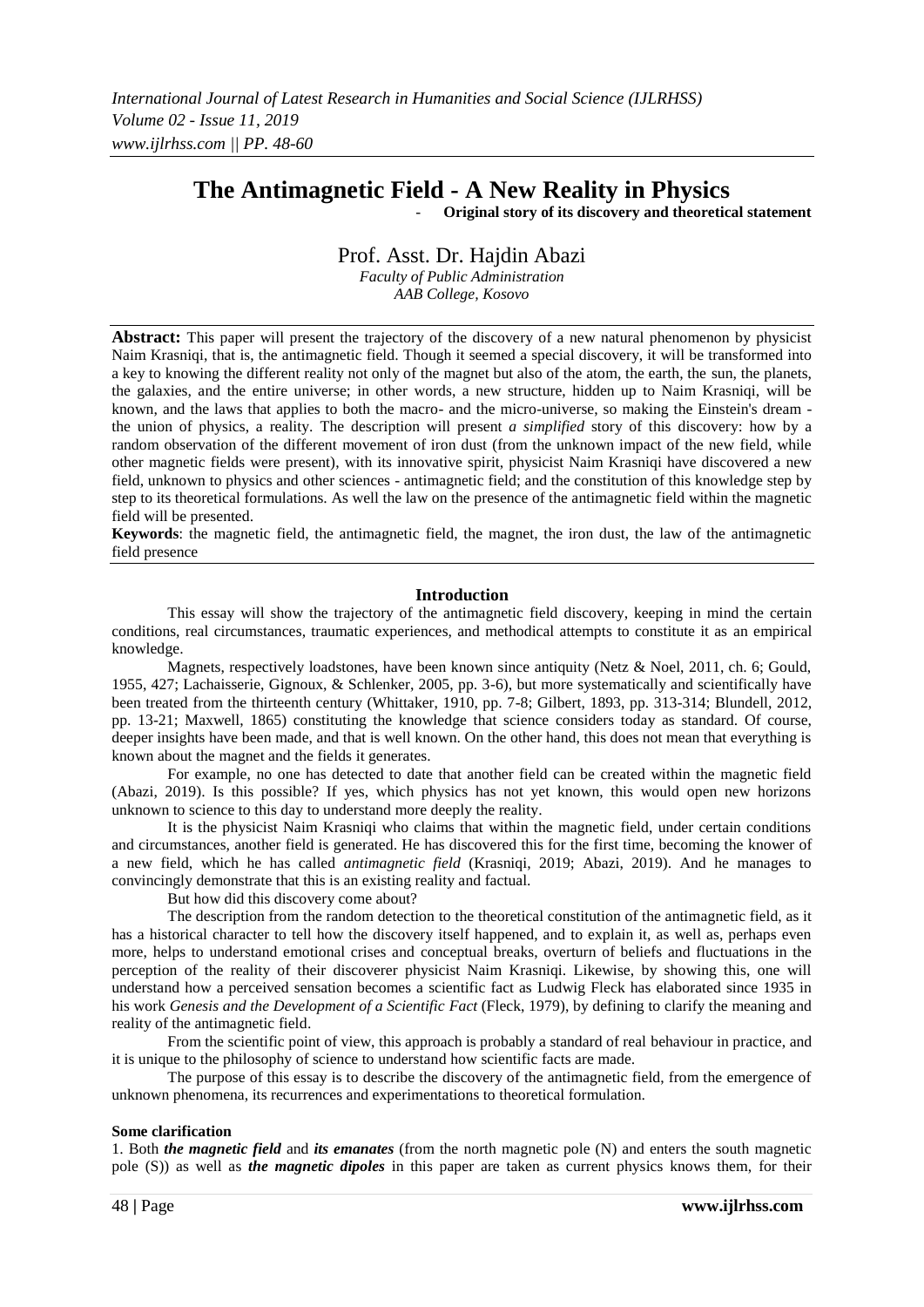#### *Volume 02 - Issue 11, 2019*

*www.ijlrhss.com || PP. 48-60*

meaning will change with the change of the internal structure of the atom, which structure has been explained by physicist Naim Krasniqi (2019).

2. *The magnetic poles* are taken as current physics knows them (until Naim Krasniqi's 2019 publications) for purpose of easier understanding of the antimagnetic field.

3. Likewise, as the explanation follows the trajectory of discovery from the particular case to the theoretical formulation, wherever the word "working key no. 22 "or even" iron plates "has the meaning of" ferro-magnetic material "as a more general term that could replace the two specific terms, but which have been retained for the sake of originality of discovery and to reflect the course of discovery.

## **1. How was the Antimagnetic Field Discovered?**

#### **1.1 A random observation and conceptual shock**

Based on the history of science (Dreyer, 1906), the ways of discovering new phenomena are different, but can be said to be mainly two: one, when the scientist is dealing with a particular problem and is looking for a solution – there are many such examples like Archimedes, when discovered where he did not expect the explanation of the volume measurement of irregular shape bodies (Smith, 1923, pp. 108-115;Hughes, 2005) as well Galileo (1880) as he studied the celestial bodies and had the telescope tested through images of distant objects in the city which were exactly the same as those seen closely and the same should be with the celestial bodies (e.g., the moon); the other way, when scientist does not seek revelation but meets it by chance, there are plenty of examples here too, but as an illustration it is enough to mention a case known as X-ray discovery by Wilhelm Roentgen (1896) who was experimenting with something else and accidentally discovered them.

*The discovery of the antimagnetic field is an random one*, but one that will change, enriching, our understanding of reality. "The antimagnetic field," writes physicist Naim Krasniqi in a correspondence (16.09.2019), "I have neither looked after ever thought of it". Coincidentally, it appeared while he was working on building a magnetic turbine, for which he now holds an international patent.

Winter of 2013. *Naim Krasniqi has physical vocation but he was preoccupied with engineering aspects and especially with innovation in the field of magnets, mainly focused on innovative design of the magnetic turbine and then even of the magnetic motor*. He was just doing some innovative experiments on his project of the magnetic turbine, when on the desk, which was full of magnets and other elements (aluminium, bronze), it was completely inadvertent that a working key no. 22 (Fe) fell down on a magnet located on the desk; the key (Fe) fastened to the magnet. As a matter of fact, it is not known whether it fell from the plate to the wall where he held the keys, or it was thrown by him on the desk. Such acts were often triggered, either by the vibration of using the various tools that made the keys fall from the tiles to the wall where they were hung or by swirling the keys without exhaustion or failure in any segment of experimentation.

This would have been a very trivial event, if not a strange act to be detected this time: "my eyes noticed a movement," writes physicist Krasniqi in the above correspondence, "something went from my side to the opposite". *This was an experience, a sensation quite unknown; indeed, it was the turning point, the moment when one saw an act that would then mark a remarkable breakthrough*.

But how did the physicist Naim Krasniqi perceive that sensation? He writes: "I thought it would be some spider that moved, probably scared of falling off the key. I saw once more if it was moving again. But I didn't see any spider. I said to myself: "It just appeared to me, but there is nothing to move". There was nothing on the desk except for pieces of different magnets and other work items - no living thing.

Upon being convinced of this, he took the key no. 22 (Fe) to place it on the nail on the plate adjacent to the wall. On that occasion, he noticed that something was moving again, as before, on the desk, only now toward him, in the opposite direction to before.

He experienced a distress and his heartbeat increased. Something was wrong. Something strange was happening. He looked again and saw no living being moving.

Shocked by not understanding what was happening, he threw the key (Fe) back onto his desk. And, again, he saw something moving, in the opposite direction to the last movement, that is, moving away from him.

It was a frightening movement, resembling beings unfamiliar as to science-fiction films, that are indistinguishable but somehow detectable as moving. This time he saw something moving that *stopped in a certain place*. He took a wooden stick and touched that something that moved. To his surprise, it was not a spider or any other living thing, but it was *iron dust* on the desk (from earlier engravings he had made to construct the magnetic turbine).

Driven by innovative intuition, the action was repeated two more times, and the iron dust moved again as before (coming toward or coming away) depending on whether the working key no 22 was placed on or removed away from any of the magnet poles. This caused him a traumatic experience, since *it was something strange, unknown, inexplicable, and impossible under the laws of physics, as he had learned during the*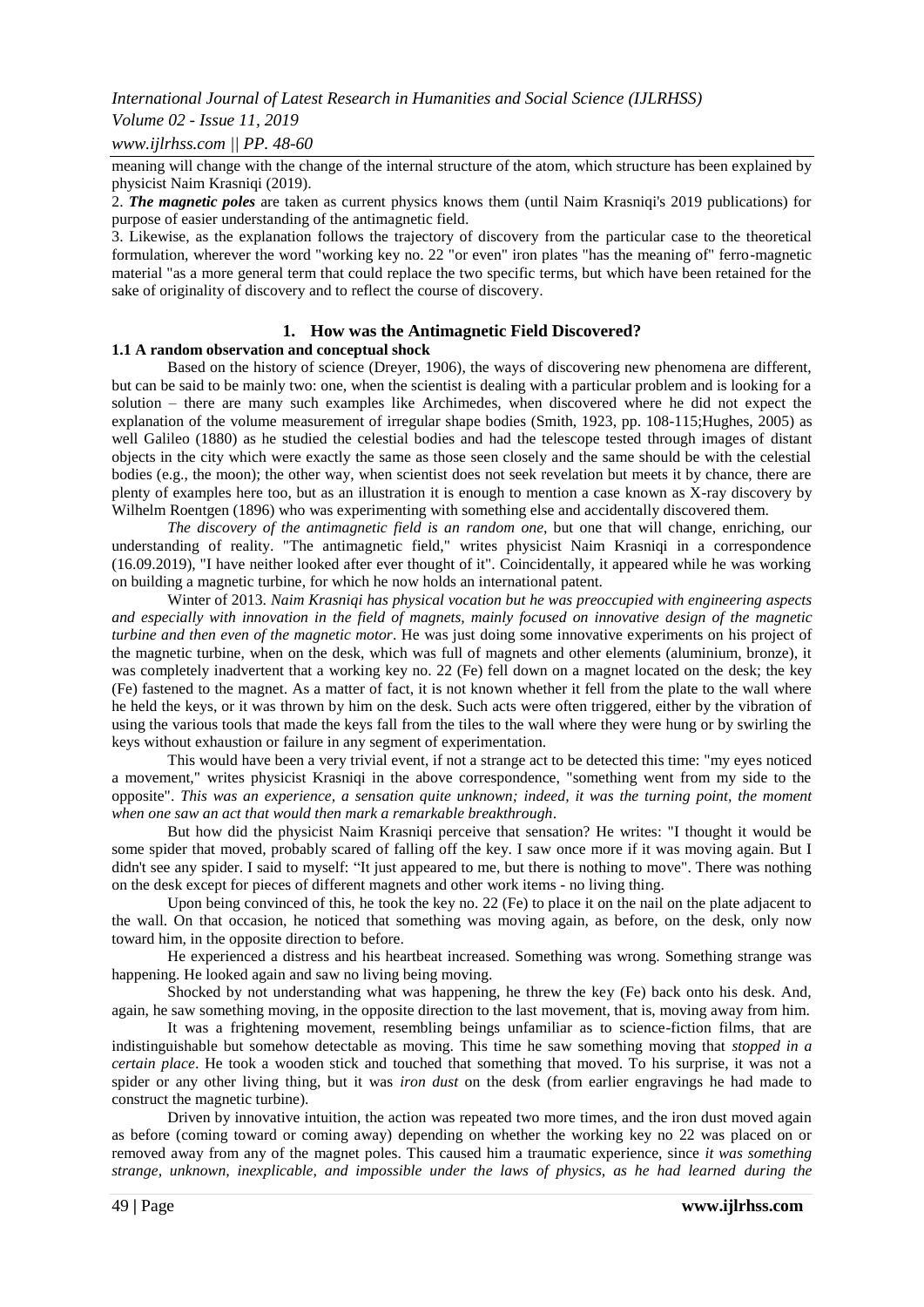## *Volume 02 - Issue 11, 2019*

## *www.ijlrhss.com || PP. 48-60*

*university studies and are still valid in physics*. "Removing iron from the magnet," writes physicist Naim Krasniqi, "the laws of physics do not recognize it. According to these laws, no matter that is the iron dust, iron particles get magnetized and always stick to the magnet. " If the laws of nature were saying so according to physics, and they were supposed to be as such, then what was happening, why he was seeing such actions ... or by the many hours of intense work he had begun to imagine things in a distorted way. Maybe was hallucinating, and he was seeing non-existing things. It was a conceptual shock that made the world collapse as Thomas S. Kuhn (1970, pp. 134-135) would say, the reality to distort and see things that only disturbed can experience.

The physicist Krasniqi make a call to his wife and told her that he was not psychologically well, that he was seeing things moving that are neither spiders nor living things. The wife said that this comes from exhaustion, and when she was tired to her too seemed to move things in the kitchen, "so leave the job and come home, or we have to come to you and take you from the workshop". "The truth is," says physicist Naim Krasniqi, "my wife had never seen things move when they hadn't, but she said so to me to calm me down. It helped me mentally because I thought that I, from exhaustion, was experiencing things warped, as they are not in reality. Really, she had been scared that I would have dizziness from exhausting work."

He had made all his innovative engagements under the laws known by physics, which he regarded as uncontested, and from what he had observed he had thought the worst of himself: that he had been foolish, that *he was seeing things which did not occur, actions totally contrary to the laws of physics which he believed to be true (according to which the magnet attracts iron particles)*. "From long-time experimenting," thought physicist Naim Krasniqi, "I'll have it. My mind is scaling, *I am seeing things that cannot happen, things that no one has seen or ascertained to date*."

With many doubts, distrustful and afraid of going crazy, he went home, eager to relax and distract from that terrifying experience of what he thought to have seen. *Convinced that it was not possible, he had only one explanation: the mind, by the burden, was perceiving non-existent things*." (The traumatic aspect of experiencing the perception of the unknown is elaborated elsewhere (Abazi, 2019). "If this were to continue, I would have to consult a doctor."

#### **1.2 Ascertaining of the strange behaviour of the iron dust**

For several days he stood at home with his family, forgetting what he had thought has seen. He told his family that he wanted to rest a little, because of overwork. After had calmed down a bit and realized that even the psychic tension had somehow gone away, he began to change his mind. Although when he left his workshop the last time, he had thought he would never go back there, fearing it was close to the psychic limits and could get worsen.

Now, after a few days' rest, he was recuperated and began to feel the lack of his workshop, because *the innovation* - where are involved various problems and research to find solutions such as, e.g., making of magnetic turbine and magnetic motor, *is in the soul of Naim Krasniqi*; *he is passionate and committed to it*, not just as a profession. He could not forget what he saw some days ago: he had overcome somehow the trauma and gone the other side: *he had begun to think about how it was possible and whether the iron dust could move away from the magnet - if so: why*? That Naim Krasniqi knew with certainty according to what he had learned from the science of physics was that *the magnet attracts iron, and so does the iron dust. But he had never read to the contrary. Something was wrong, something fundamental*. A very powerful curiosity was tempting him to challenge this perception.

He felt unsure, however, to go to his workshop alone. He needed to be with someone close, trustworthy and that wouldn't divulge him - even if it was madness. And a better person for this than his wife he could not have. He persuaded her to go together. After opened the workshop door, he decided to touch nothing. There were magnets, various elements, and working key no. 22 (Fe) (which was fixed to him as the cause of all the shock he had experienced). Everything was as he had left it the last time he was there. He took a picture of his desk without touching anything and nothing changed.

Soon after, the decisive moment came, the moment full of anxiety and horror, the moment of confrontation. "Hajrije," he said to his wife, "look now and tell me what you're seeing!" Naim slightly removed the working key no. 22 (Fe) from the magnet. "Did you see anything?" He asks in awe because from her answer would depends everything, though she didn't know it. "Yes," she replies, "when you removed the key from the magnet, the iron dust came close and climbed to the magnet." "Are you sure," he asked to assure himself. "Yes, I saw it with my own eyes!" she replied. "Now," the physicist told her demanding attention, "I'll put the key where it was, above the magnet, and you, Hajrije, tell me what you're seeing!" She stared at the experiment desk as Naim put the working key no. 22 (Fe) above the magnet. The iron dust moved again, but now in the opposite direction to the magnet, moving away from it. "Iron dust moved away from the magnet, I see that," Hajrija replied. She thus became *the first witness of the unknown phenomenon of physics*.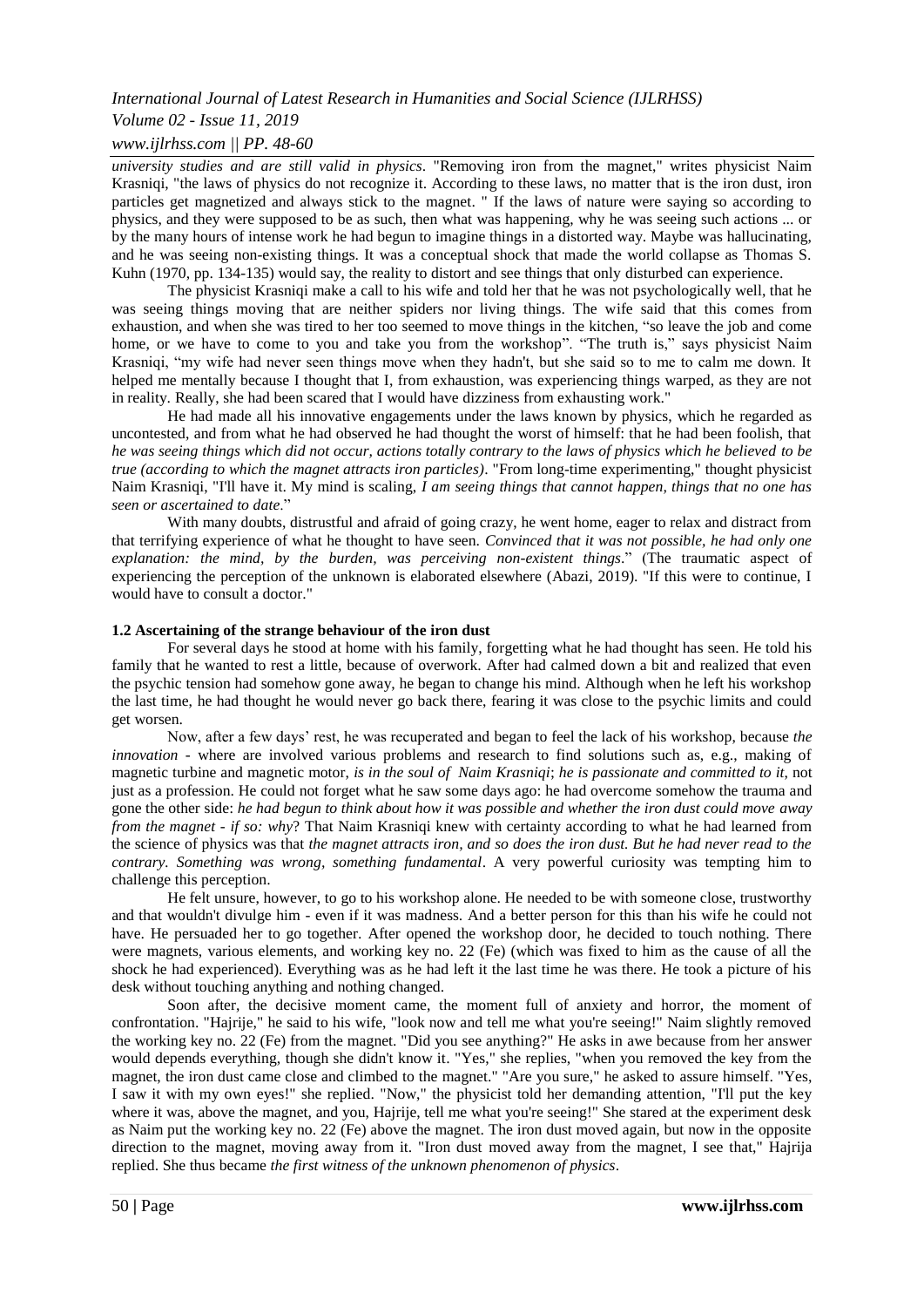## *Volume 02 - Issue 11, 2019*

## *www.ijlrhss.com || PP. 48-60*

The assertion he received from his wife made the physicist Naim Krasniqi realize that he was not crazy, that *he had indeed seen the movement of iron dust, sometimes away and sometimes closer, depending on whether the working key (Fe) was put over the magnet pole or turned away*.

He felt that the world had stabilized, his being became vertical again, he felt alive and secure, realizing that he had indeed seen that strange and inexplicable behaviour of iron dust.

His gladness was so great that, perhaps, such a thing only Archimedes experienced when he made his discovery, and, astonished by that observation, he emerges naked from the public restroom and runs through the city to his home to write down somewhere what he had seen, all the while shouting, "Eureka! Eureka!".

## **2. The New, Unknown Language of Nature**

## **2.1 Nature is speaking in a different language**

Naim Krasniqi had repeated his action, placing the working key no. 22 (Fe) above the pol of magnet and removing from it, the strange behaviour of the dust was the same. He had realized that *this was no accident; the behaviour of the dust was always the same with respect to the magnet, depending on whether the working key no. 22 (Fe) was put above the pol of the magnet or removed*.

But *this action*, according to the current laws of physics on the magnet, *was not supposed to happen*. Such an action was not even mentioned nowhere, and *no one had noticed such a behaviour of removing iron dust from the magnet*. Physics used to say that magnets attract iron because of the magnet's attractive properties and then get magnetized the iron or even the iron dust. Magnetization (Gutfleisch, 2001, pp. 3719-3722; de Boer, F.R., 2001, pp. 5013-5018; Jackson, 1962, pp. 154-167) was known and accepted, ascertained by science, and easily ascertainable by anyone possessing a magnet and a piece of iron or iron dust. *Scientists believed that this was the language of nature, this was the behaviour of iron or iron dust when it was so close as to be influenced by the attraction power of the magnet*.

No one was told or had written that the magnet had another property, that of removing iron or iron dust as long as the magnet remains magnet and is not demagnetized (Osborn, 1962, p. 351; Helmenstine, 2019; Morgan, 2018) (through interventions such as with high heat, electrical circuit etc.).

That a magnet remains a magnet and show opposite phenomena, this was first and only observed by physicist Naim Krasniqi. Just *put over the pole of the magnet (while the other pole is rested over an iron plate) a piece of iron (working key no. 22) and the iron dust goes immediately away, so this action was unknown by the laws of physics*. *But here it was*. Then what?

*The observation of the behaviour of the iron dust, apparently, though completely random, was only the initial cause that would inadvertently cause the physicist Krasniqi to embark on a transformative cognitive swirl* he had never intended. Well, he couldn't be more pleased with the ascertaining of the unconventional behaviour of iron dust. He had already been asked numerous questions to understand *why it was happening*, *how it was possible*, *what was happening*, *what was changing in the magnet*, and many questions that needed to be answered.

The sensation that Naim Krasniqi perceived was something very special: *nature had begun to speak to him in a different language*. *This was a language unknown to physics*, though this science had been in existence for over two thousand years, since its establishment as a discipline by Aristotle with his work *Physics* (Aristotle, 1984, pp. 699-978). *It is a new language. An announcement unknown until now, but real, existing and true*. *Nature had revealed a new part of herself, just as she had never done it before. As it had never appeared to anyone, appeared to the physicist Naim Krasniqi.*

After a conceptual shock that was near to shock him even psychologically, Naim Krasniqi realized that he had perceived a part of nature, a different behaviour and completely unknown by science. *Nature had appeared to him and he had distinguished it, without knowing what it was announcing*. It required as much attention and approach as possible. *He realized that it would take a lot of work until he realized what nature had shown him, the unknown labyrinths of knowledge, of his discovery*. He felt compelled to put in the centre the engagement with *this phenomenon, to conceive it, and went as far as it takes him* (as did Parmenides, 1892), wherever this random discovery of the strange behaviour of iron dust, which instead of the approaching or staying attached to the magnet, it moved away as soon as a working key no 22 (Fe) was placed above the one pol of the magnet (while the other pol was placed on the iron plate).

#### **2.2. Experimentations, same behaviours and the ascertainment of the new unknown phenomenon**

Getting acquainted with a new phenomenon, previously unknown, and even more so if it conflicts with the laws of physics, laws which were all over and accepted as true by all physicists including Naim Krasniqi who likely believed in them, it was only the first step: *The appearance of the miracle and its observation*. In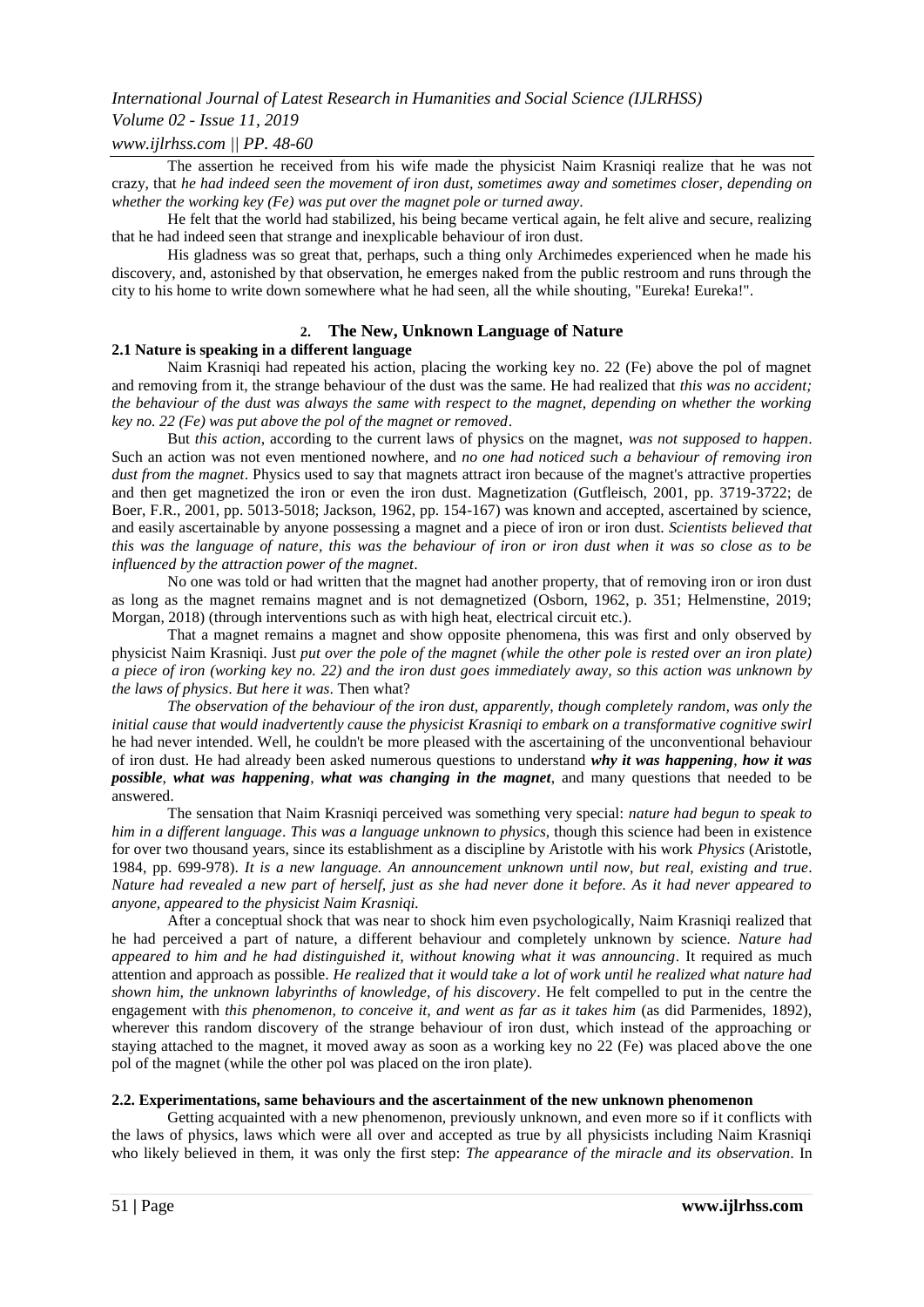## *Volume 02 - Issue 11, 2019*

### *www.ijlrhss.com || PP. 48-60*

order not to remain superstitious, and unexplained, to go further, to fully understand *the causes that make the phenomenon occur as it happens, how it is possible, what is changing, why and how the magnetic field changes*.

Science has a very specific nature (Bird, 1998, pp.1-8), for it is not enough just to make figurative formulations, especially not physics, for it requires precise formulations, persuasive descriptions, to show the experiment clearly so that others can produce it (Bachelard, 1984, pp. 9, 41, 120-121, 133: Popper, 2002, 198,199). For if a behaviour occurs only once and it cannot be repeated (at least through experimentation by field researchers), then it remains mystique and not a science, not an empirical fact. And *science is science only because even the most fantastic assumptions, to accept them as scientific, try to make them experimentally ascertainable as empirical entities* (Popper, 2002, pp. 88-94, 268, 442-478, 463).

Such a work, a very challenging one, awaited the physicist Naim Krasniqi, but it seems that, from his innovative work, he was seasoned to face difficulties with perseverance in finding answers, respectively solutions.

He began critically to examine his observation, to create laboratory conditions, i.e. to exclude other factors that might have contributed to make the phenomenon he had discovered happen as a deviation. Experiments repeatedly revealed the same unusual and totally weird behaviour of the iron dust. During these experiments, the physicist Krasniqi noticed that *the magnet was located above an iron plate (Fe) when the working key (Fe) had fallen over it*.

Considering all this, the experimental conditions can be formulated as follows:

#### **Simplified experimental conditions (1) and the outcome**:

Under one pole of the magnet is placed an iron plate (Fe) and above the other pole of the magnet is placed another iron plate (Fe) (and keep in mind that more than one magnetic field needs to be present). Once the latter is done, i.e. when the top plate is placed over the magnetic pole, the iron dust which is fastened to the magnet – will remove; and vice versa: when the iron plate is lifted above the magnetic pole, the iron dust is again pulled from the magnet and stuck to it. This behaviour of the iron dust occurs and is repeated every time an iron plate was placed on the underside of the magnet pole, and on the upper side of the magnet pole another iron plate was put in or removed. That is, it was the placement of the plates above the magnet poles that caused the iron dust to be removed from the magnet, and the removal of one iron plate from the magnetic pole that made the iron dust move toward the magnet and stick to it. - *This change was observed for the first time and the only by the physicist Naim Krasniqi to date*.

This repetition of the movement of iron dust, under experimental conditions (1) above, had made the physicist Krasniqi realize that *it was not a matter of randomness but of a phenomenon* which had to be studied in its entirety and in all its complexity, without even thinking how far the pursuit of the discovery trajectory would go.

## **3. Theoretical Constitution of the Discovery**

## **The five different observations of the physicist Naim Krasniqi**

#### **3.1. What causes the iron dust to leave the magnet?**

Physics postulates that the magnet has attractive properties to iron (Whittaker, 1910, p. 56; Shua-Hua, 1954, pp. 175-196), and thus to iron dust, and this is believed to be true in the conditions and circumstances as described by the law on magnet's attraction. So, each iron, or its derivative (dust, particles, wires, etc.), when approaching a certain distance to the magnet, the magnet pulls towards itself and compresses to its structure this view was embedded in the conceptual network of magnets to almost all physicist including the physicist Naim Krasniqi.

But *what made the opposite action happen*? What makes to happen that had observed Naim Krasniqi: the removing of the iron dust from a magnet? *How is it possible for a magnet, which, according to physics, pulls iron particles, the same magnet to push away them*? According to the laws of physics, a magnet has only pulling away properties, also bringing iron closer to the magnet until sticking to it.

What the physicist Naim Krasniqi has observed has nothing to do with the well-known phenomenon that the like poles of the magnet repel one another, which is known by the science of physics since it has been ascertained by André-Marie Ampère (Blundell, 2012, p. 31) in the 19th century. *It's something entire distinct, completely different*.

The iron dust that behaviour strangely does not get the like polarization as the magnetic pole by creating an own entity (body) separate from the magnet (and if that were the case, it would be a new phenomenon, because a given magnetic field would be able to create the like poles of the magnet as a separate entity and thus cause the two poles to move away with equal loads created by one pole; the latter has not been observed by anyone and has not been ascertained to date), but the iron dust that sticks to the magnet becomes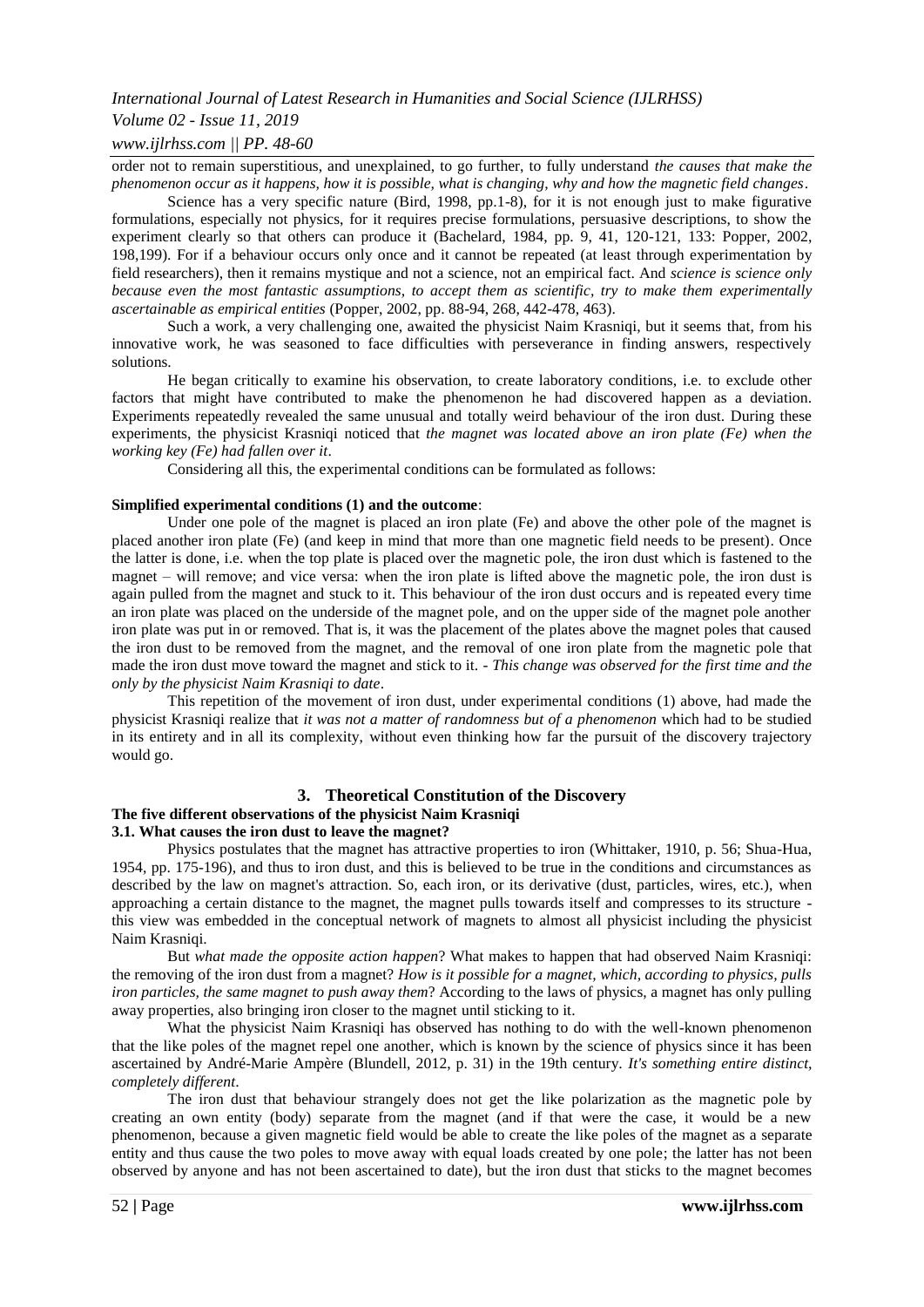## *Volume 02 - Issue 11, 2019*

## *www.ijlrhss.com || PP. 48-60*

one with the magnet, because it is magnetized as an entity identical to the magnet. According to the dominant concepts of physics, the magnetic like poles always repels, remove, postponement and distancing each other to such an extent that they can no longer be affected by each other (and this goes to the extent that it has the force to extend what is known as a magnetic field of two identical repulsive poles, a extension which is not infinite but is limited).

What Naim Krasniqi had observed had nothing to do with what physics had to say about the magnetic like poles, because, in fact, it was an action that affected the magnet itself while the magnet poles remained unchanged. That is to say, *it should be ruled out that the iron dust, during magnetization, can be transformed into a separate entity by returning to the like magnetic pole, resulting in the behaviour of two identical magnetic poles*; it is excluded because if this were the case, then repulse would occur continuously, or even that the iron dust would slide off the opposite magnetic pole and join with it. In fact, *at the present stage when everything is assumed to be in conformity with the current concepts of physics*, it's not about the magnetic poles themselves for they are taken as unchangeable, and the magnetization of the iron dust by becoming one with the magnet does not turn into a magnet with like poles that, due to the same load, move away from each other. This is excluded.

Indeed, *something else happens*, and that's exactly what Naim Krasniqi's discovery is about. *Placing iron plates below and above the magnet poles (according to 1 above) does not affect the magnet poles*. This does not happen, and yet the strange behaviour of the iron dust is repeated. As initially, whenever the iron plate (Fe) was placed above the magnetic pole (according to 1 above), the iron dust begins to move away from the magnet at a certain distance, and vice versa, whenever removed the iron (Fe) plate from the magnet - the iron dust again moved in the direction of the magnet.

Of course, other circumstances must also be kept in mind. The physicist Naim Krasniqi writes: "On the desk there were various plates of magnet, of bronze, of aluminium, as well the iron dust from previous engravings. An aluminium plate had accidentally been placed between the magnet plates, which prevented the iron dust from sticking to any other magnet, and the pushing/ pulling movement of the iron dust towards the magnet remained unnoticed by the placement of the magnet plates on the magnet poles. The magnet above which had fallen the working key no. 22 (Fe) had been placed on another plate of iron" (experimental conditions according to 1 above). Hence *it was precisely the placing or removal of the iron plates (Fe) on the magnet poles that had made something happen to the magnet itself, which made the iron dust to remove or to be attracted*. In other words, if there was only one condition fulfilled (from 1 above), that is, if there was only one plate placed above any magnet pole, that would not happen - also the iron dust would not remove from the magnet; only when both iron plates were placed above the magnetic poles then and only then did the movement of the iron dust occur as it had happened, meaning it was the magnet itself that removed the iron dust from itself. *It seems that placing the iron plates above the magnet poles, as a circuit enclosure, creates something new, and causes the magnet to slightly change its properties*.

#### *1-st ascertainment:*

The magnet placed on one iron plate (Fe) from one pole, and when over the other pole is placed on another iron plate (Fe), as was the case with working key no. 22 (Fe), the magnet removes the iron dust up to a certain distance and then the iron dust stops and stays there for as long as the state remains the same, i.e. so long as both iron plates (Fe) remain on the magnet poles.

*Removing any iron plate from any magnet pole,* thus*, causes its pulling power near to magnet to be reactivated, that is, pulling the iron dust on itself until it attaches to it (the magnet).*

So, these behaviours of removing the iron dust from the magnet and pulling to the magnet occur continuously, always and whenever two iron plates are placed each above each magnet pole, then the magnet removes the iron dust from itself and makes it move in the opposite direction to the magnet; and each time one of the plates is lifted above one magnet pole, the magnet pulls the iron dust back on itself.

This means that the reason for the pushing or pulling of the iron dust by the magnet is the placement or displacement of one of the plates by any magnet pole. It follows that if there is only one iron plate above any magnet pole, nothing happens, that is, *only when on each pole of the magnet is placed by an iron plate, then and only then does the phenomenon of the motion of the iron dust occur - being pulled or pushed by the magnet*. - This is the first observation of the physicist Naim Krasniqi.

#### **3.2 What is changing in the magnet?**

If the magnet is characterized, as various theories of physics say about the magnet (Whittaker, 1910, p. 56), with the attraction of iron (that is, iron dust), then this action must occur continuously, also always and in any circumstance *a magnet* must attract, in this case, the iron dust.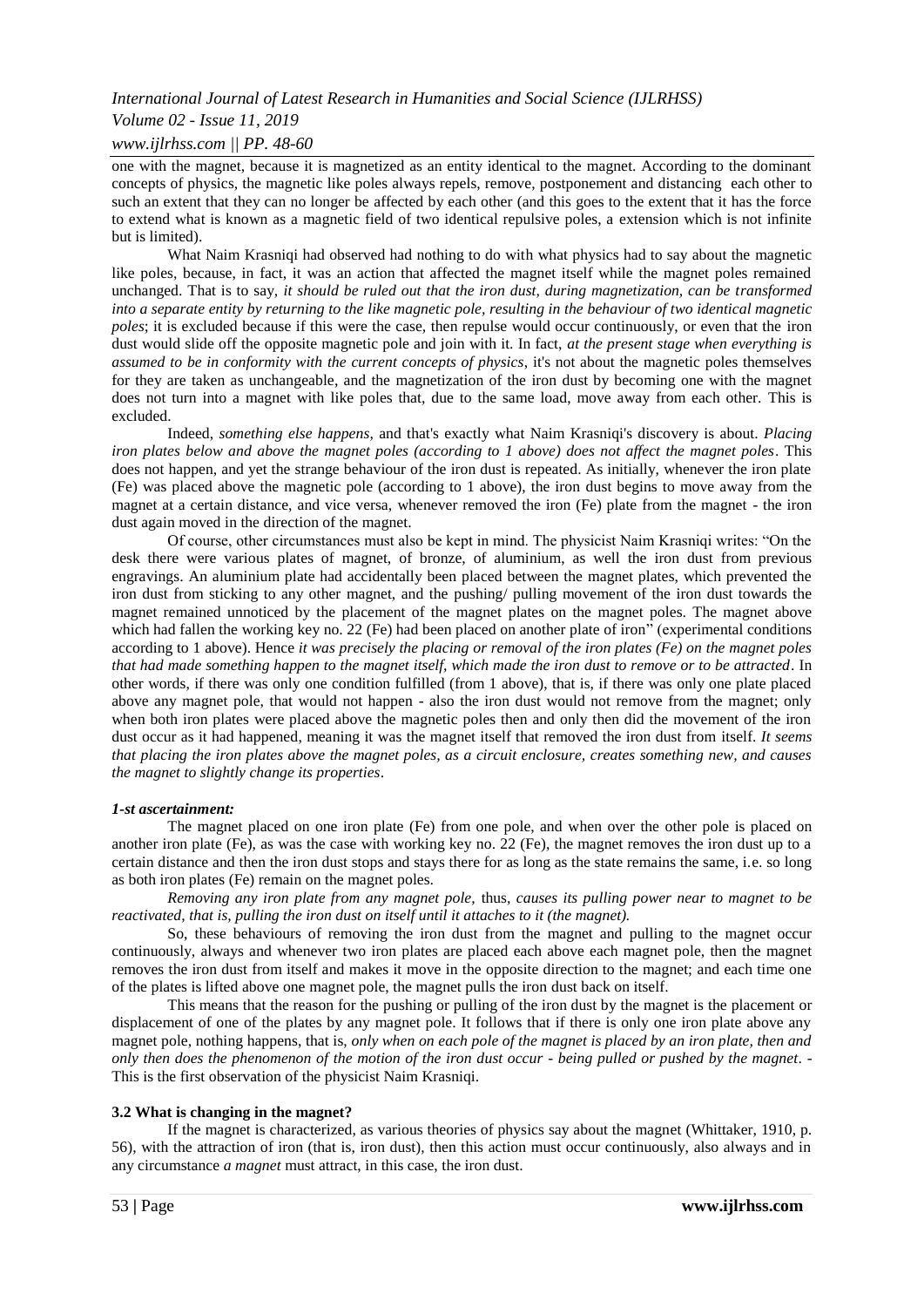## *Volume 02 - Issue 11, 2019*

## *www.ijlrhss.com || PP. 48-60*

But, as Naim Krasniqi has observed, *that is not always the case*. So, the magnet does not always attract iron dust, although the magnet is said to have attractive properties to iron. In fact, *it is enough to change a circumstance, for example to put on each the magnet poles an iron plate (Fe*), *the antimagnetic field is activated by the magnetic field of that magnet itself*. But what makes it so unusual and so special is that *placing the iron plates above the magnet's poles makes the magnet itself remove the iron dust from itself*. In some unexplained way until the discovery of Naim Krasniqi, *the magnet itself pushes away from itself the iron dust*.

This strange and unknown change from today's science, which it cannot even explain, is a creation of a very special state, affecting the very essence of the magnet as it is known to this day. Not being random and exclusionary behaviour, rather being, under experimental conditions (according to 1), *orderly and repetitive action, expresses an unknown reality to date, a fundamental change of magnet property, unveiling a new character*.

It appears that placing the each iron plate (Fe) above both poles of the magnet, and only when they are placed above both poles and stand at the same time above the poles, *does not only neutralize the attractive properties near the magnet, but furthermore, makes it change, turn to its opposite, to a repulsive property. The* magnetic property changes by turning into a counter-property: from the known characteristic of the attraction of iron dust, to the unknown characteristic of the removal of iron dust from the magnet up to a certain distance.

It seems that the magnet has fetishist properties, in the sense that it can display only one property, while potentially containing the other property, which under certain conditions (as in experimental conditions 1) displays it, and when these conditions and circumstances that cause it be eliminated - this new property is extinguished. To activate this dual magnet property, it is sufficient to place an iron plate (Fe) above each pole of the magnet; to deactivate it is enough just one of the plates to move away from any magnet pole and restore the other property of the magnet - pulling iron dust on the magnet, as well as placing the removed iron plate above the other magnet pole (such as to the experimental conditions of 1) and - the iron dust is removed from the magnet. Thus, the magnet, under the influence or not of the iron plates above the magnet poles, changes its properties: it sometimes acquires the attracting property of the iron dust, at times it receives the removing property against the same iron dust.

#### *2-st ascertainment:*

The magnet has double properties: the attraction is known by current scientific theories, the other - the removal is latent or potential, somewhat camouflaged properties. It follows that *the magnet's attractive property is not exclusive, it is not the only one*. The magnet, under the influence of certain conditions (such as placing a plate above each magnet pole) can simultaneously activate the potential property. This means that, in fact, the magnet always has this dual property, but *physics has not come to know it to this day*. This dual property (in the Aristotelian sense: one actual and the other potential), under the influence of relevant external factors (such as two iron plates placed above the magnet poles), makes the magnet to activate the dust *pushing property* of iron, or when one of the external factors is eliminated (one of the iron plates is removed from any pole of the magnet), then the magnet restores the *pulling property* of the iron dust. - This is the second observation of the physicist Naim Krasniqi.

#### **3.3 What happens to the magnetic field?**

The strange behaviour of iron dust, in the specific sense of its removal from the magnet, and the alteration of the magnet's attractive properties, manifesting a double and opposite character, is only an outward, observable, visible and possible manifestation easy to be ascertained.

For such dual behaviours to occur as they occur, there must be something more. The change of properties, by certain factors (experimental conditions 1), changing from pulling to pushing which makes the iron dust behave in accordance with it, there must be something that makes or causes this change.

As the physics understands so far, the magnet cannot change, that is, it cannot naturally sometimes be magnet and sometimes not, then something else must change. *This change must be related to the magnetic field and be its direct consequence*. If the magnet does not change then it must somehow change the magnetic field itself (according to the current conception of physics).

If this change happens and based on experiments it seems to happen, then it is, indeed, *the magnetic field itself that changes*. *The change must be made therein, in the magnetic field*.

And, based on the pushing or pulling of the iron dust to the magnet, it can be said that this change in the magnetic field is such that (under experimental conditions 1) it can be made but can also be undone. However, whenever and wherever it occurs, the change occurs due to the influence of external factors (such as placing the iron plates above each magnet pole). The placement of these plates above the magnet poles directly affects the magnetic field, causing a change with a previously unknown effect - with the iron dust pushing effect.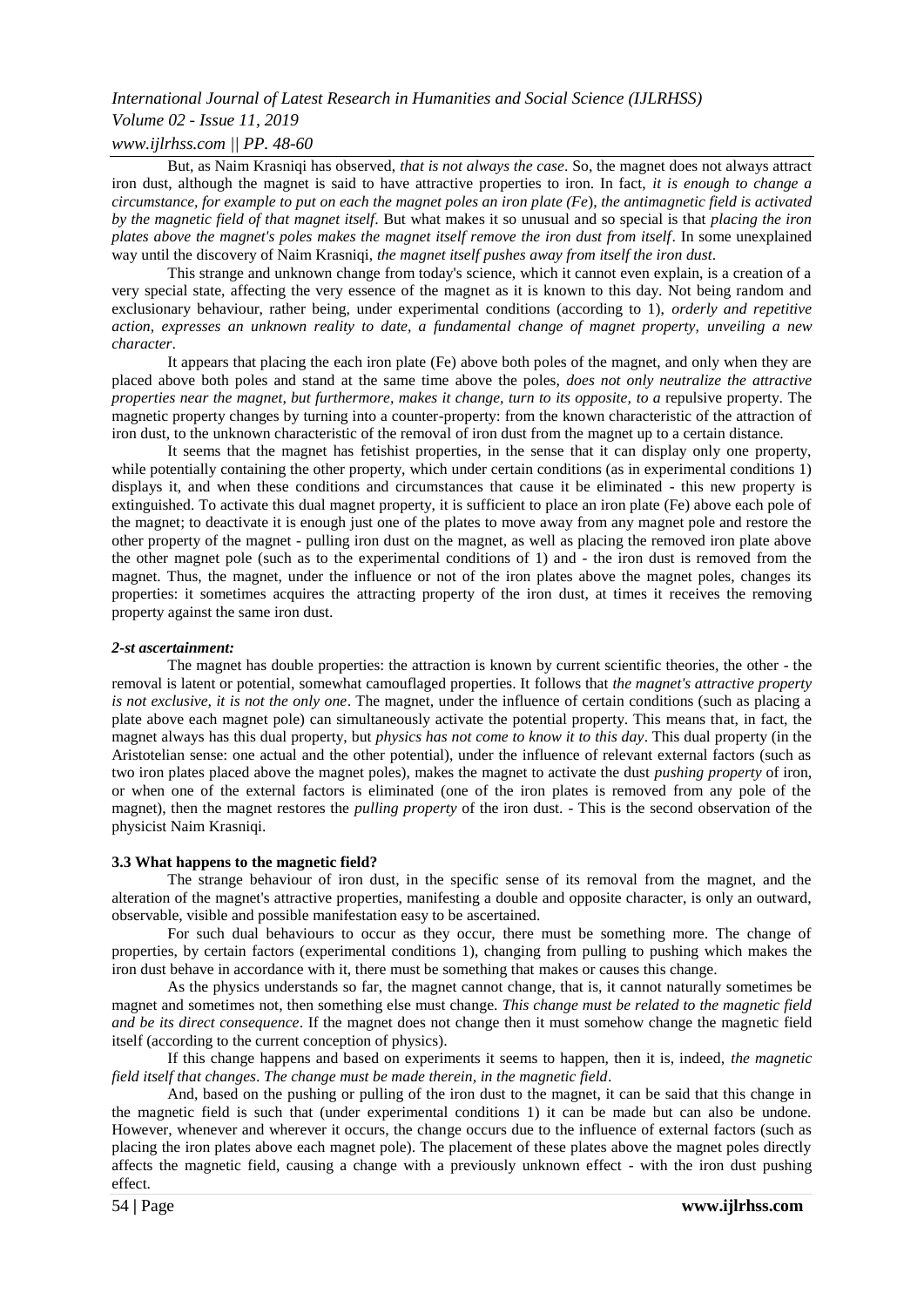#### *www.ijlrhss.com || PP. 48-60*

#### **3-rd ascertainment:**

The change, that is, the cause of the strange (pushing) behaviour of the iron dust by the magnet and which causes the magnet to change a known property of the magnet (its attracting force) by rousing the pushing property, derived from the magnetic field, and is the result of its changes under the influence of iron plates placed on the magnet poles. That is, the magnetic field itself changes somehow. So what changes is the magnetic field itself, a change that causes a different, unknown, but constant action (pushing property) of the magnet under certain conditions like the experimental one (1). - This is the third observation of physicist Naim Krasniqi.

#### **3.4 Generating a new field within the magnetic field**

After much experimentations, Naim Krasniqi realized that *the change* that occurs in the magnet field, that makes it change its hitherto unique characteristic, *occurs within the magnetic field*. Placing an iron plate above each magnet pole has a constant effect on the magnetic field itself, causing it to react differently whenever the plates are placed above the poles.

*This change*, though caused externally, that is, by the placement of an iron plate above the magnet poles, *comes from within, exactly from within the magnetic field*. Even more precisely, *something essential changes within the magnetic field*.

While the direction of the magnet is taken for granted, then - *the change directly affects the field generated by the magnet*. That is, *within the magnetic field, whenever an iron plate is placed above the magnet poles, a different, new field is generated*. This new field does not eliminate the magnetic field. The magnetic field remains as long the magnet remains.

The field generated within the magnetic field is not passive but active, in the sense that it changes the exclusive property postulated by today's physics on the magnetic field - the attraction property (to e.g. iron dust), rousing the other property - the pushing one (to e.g. iron dust) by the magnet up to a certain distance. Unless this change occurred, that is, unless another field was generated within the magnetic field, the dust would remain attached to the magnet.

*This field generated within the magnetic field is not an antifield* but is a field that operates within it. When conditions are fulfilled (e.g. placing iron plates on the magnet poles) *a certain field is generated within the magnetic field, without destroying it, without eliminating it, not even affecting its existence - it just pushes it farther from the magnet*. The magnetic field continues to exist, even when another field is generated inside it. It is precisely the generation of this new field within the magnetic field that makes the magnetic field change its attraction properties. *This field within the magnetic field is a new field, unknown to science, and first discovered by Naim Krasniqi*.

#### **4-rth ascertainment:**

Under the impact of placing the iron plates on the magnetic poles, *a other field is generated within the magnetic field*. This new field, once generated within the magnetic field, is active and, as long as it exists, it operates continuously and without interruption. *This new field is a field of its own, but it is not antifield, because it does not eliminate or neutralize the magnetic field and does not in any way affect the actual existence of the magnetic field*. - This is the fourth observation of the physicist Naim Krasniqi.

#### **3.5 What is the characteristic of the new field within the magnetic field?**

The magnetic field, always according to the concepts that currently dominate physics (Whittaker, 1910, p. 56)), continues to exist in every magnet, regardless of the conditions and circumstances, since it is not abolished from the magnet. But, as stated above, *a different field is generated within the magnetic field* whenever an iron plate (Fe) is placed on the magnet poles. It follows the conclusion that in such cases, that is, *when on each pole of the magnet is placed an iron plate (Fe)*, *there are at the same time both fields on a magnet - the magnetic field and the field generated within it. Under the conditions and circumstances when these two fields exist, they remain so until the conditions and circumstances that caused the field within the magnetic field change*.

Since the field generated within the magnetic field does not destroy the latter, and since the existence of this field within the magnetic field is not passive but active, that is, it acts and has a certain effect, which is expressed by pushing the dust of iron from the magnet up to a certain distance. The direct consequence of this field within the magnetic field is the changing of the magnet's properties in its vicinity: instead of pulling the iron dust until it is drawn by the magnet, it pushes whenever iron plates (Fe) are placed on the magnet poles.

It follows that the field generated within the magnetic field causes the magnet effect to change near the magnet. What is considered by physics as the main effect on the magnet - the property of attracting iron dust, is precisely this property that the new field generated within the magnetic field is depreciating, rousing an opposite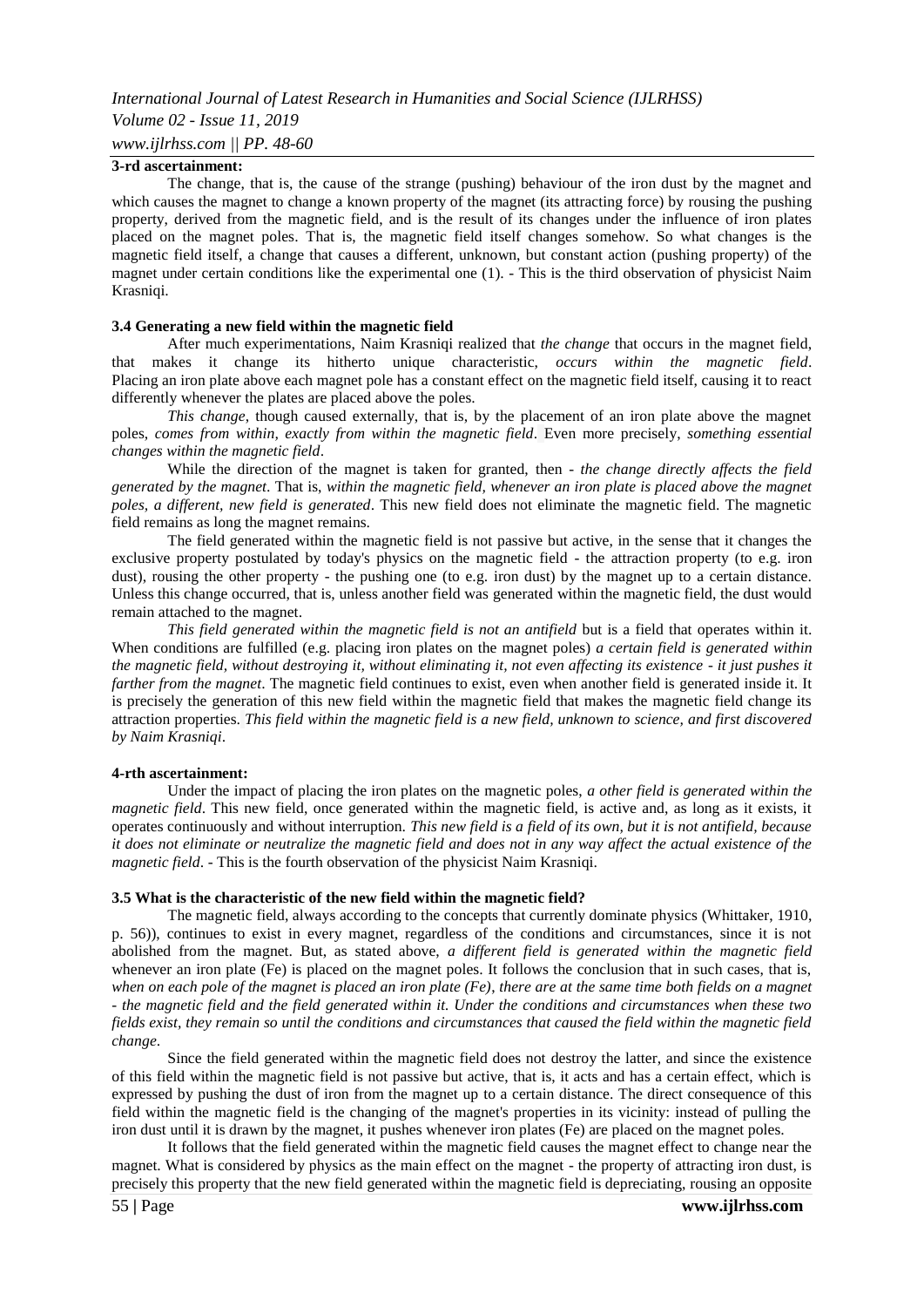## *Volume 02 - Issue 11, 2019*

*www.ijlrhss.com || PP. 48-60*

- pushing property. From this, the physicist Naim Krasniqi concludes that *the field created within the magnetic field is an antimagnetic field*.

According to the concepts still believed, the magnetic field draws the iron dust towards the magnet as the iron dust goes up for the magnet, and also because the iron dust is magnetized (reference) and in some way becomes an integral part of the magnet, as if it were even the magnet itself, though not really a magnet, but a magnetized iron dust, meaning that the magnetization is transferred to it by the magnet. Characteristic of iron is that it can be magnetized, but does not maintain this property permanently, also even after leaving the magnet; in this case, it can be demagnetized demagnetizohet (Osborn, 1962, p. 351: Helmenstine, 2019; Morgan 2018) (that is, to consume magnetization) and remain iron dust as it was in the previous state, i.e., not magnetized. The antimagnetic field does not completely change the magnet itself but generated within the magnetic field by the effect of placing the iron plates on the magnet poles, *dampens the pulling effect of the magnetic field in the vicinity of the magnet*, *activating the other - the pushing property*. The same iron dust that is pulled to the magnetic field as soon as the antimagnetic field is generated – *is pushed by the magnet up to a certain distance*. The antimagnetic field has the pushing force, that is, the removal of iron dust from the vicinity of the magnet.

#### *5-th ascertainment:*

The field generated within the magnetic field causes an opposite effect to the magnet effect known so far by physics, so it is an antimagnetic field, which causes the magnet to push iron dust from rather than to pull it, making the magnet, in appearance, to act as an antimagnetic. As a matter of fact, it is not that the basic character of the magnet changes, but this effect is made by the antimagnetic field generated within the magnetic field. *The iron dust is removed only up to a certain distance*. - This is the fifth observation of the physicist Naim Krasniqi.

## **4. The Antimagnetic Field**

## **4.1. The antimagnetic field is a new field unknown so far**

As in all the suggestions so far and in the following the concepts of physics on the magnet will be taken for granted, namely that it is two poles, the north pole and the south pole, and as a characteristic, these poles remain constant on each magnet, as also the direction of the magnet is assumed to be the same.

Depending on the focus of this discussion, *the change concerns only the magnetic field* which *only changes but does not vanish*. The antimagnetic field causes the opposite effect to the magnetic field effect, and rather than attracting the iron dust itself, *when the antimagnetic field is generated and under its direct impact, the iron dust moves away by the magnet up to a certain distance*.

The antimagnetic field is not generated in every circumstance, and that is why it has remained undiscovered up to Naim Krasniqi. It only generates when an iron plate (Fe) is placed on the magnet poles. In other words, *the antimagnetic field is not a field generated by the magnet itself*. It is generated under the impact of external factors such as when placed on each pole of the magnet by a plate of iron (Fe). *As long remains the factor that caused the antimagnetic field, it will be active the antimagnetic field, which, in the given case, has a* counter-effect to the iron dust, that is, causing it to move away from the magnet.

*The antimagnetic field does not eliminate the magnetic field, it continues to exist*. Otherwise, the iron dust would be removed continuously until it reached so far that the antimagnetic field would no longer have the power to push it further. But that doesn't happen. *The dust of iron departs only up to a certain distance, and there it stops, stays there: it neither goes further nor gets closer but remains in the same place, at the same distance*, *as long the antimagnetic field will exist, because it is just the antimagnetic field that keeps the iron dust at that distance, keeping it at a certain distance from the magnet*.

From above can be deduced the conclusion that *the antimagnetic field, being generated within the magnetic field, creates its own space by pushing the magnetic field. The antimagnetic field tends to expand steadily, removing from the magnet, after its capacity; whereas the magnetic field, which, under the impact and impulse of the antimagnetic field, swells, passing, as it were, to the periphery, at a certain distance, but which tends to constantly approach the magnet, inhibiting the expansion of the antimagnetic field*. That is, *there is a constant relation between the antimagnetic field that pushes the magnetic field, causing it to swell, and the magnetic field, which is pulls to the magnet, suppressing it*.

#### *A general ascertainment:*

The dual magnet field has made antimagnetic field to remain previously hidden and undetected when it is generated within the given magnet field, naturally under the pressure or action of external factors (such as iron plates put on each magnet pole). *The antimagnetic field* is a new field, unknown to science so far, but it *has been discovered as a reality and as an empirical entity*. *There is a permanent relationship between the antimagnetic*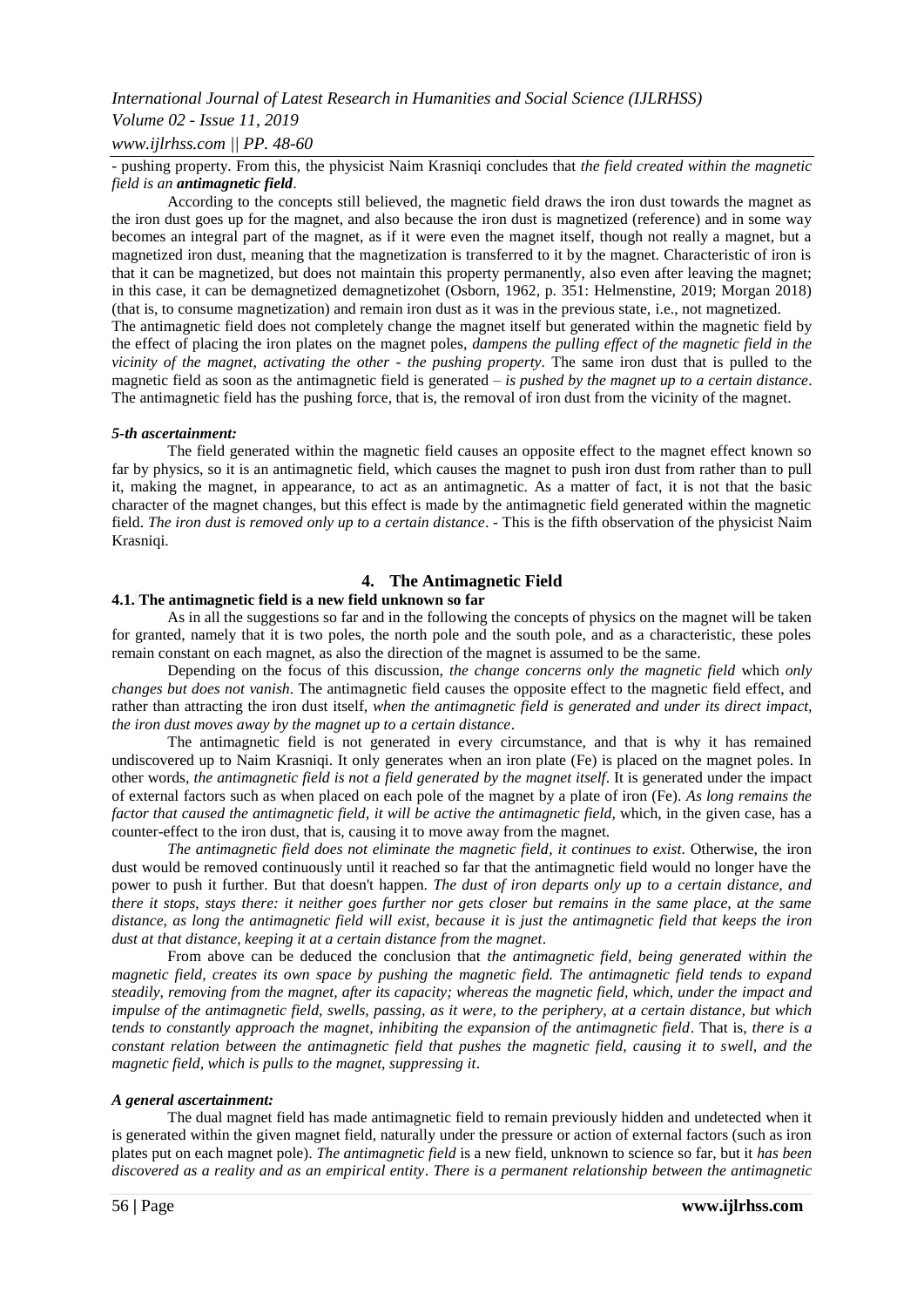## *Volume 02 - Issue 11, 2019*

#### *www.ijlrhss.com || PP. 48-60*

*field and the magnetic field, whenever they co-exist and wherever they co-exist: the antimagnetic field tries to push the magnetic field as far as it can, and the latter tries to get closer to the magnet*. It is *only the effect of the action of the antimagnetic field that causes the iron dust to move away from the magnet to such an extent that the antimagnetic field has the power to remove it,* but it does not remove it without end*, because, in the periphery, there is the magnetic field which draws iron dust and holds it where it is positioned*. - The antimagnetic field as a new field, as a new reality is the discovery of the physicist Naim Krasniqi.

#### **4.2 The visualization of the magnetic field and antimagnetic field**

From what has been said so far, having regard to the pushing effect of the antimagnetic field and the pulling effect of the magnetic field, it is clear that *each of these fields, in interaction, have certain intensities, with given values depending on their size and strength*. Since the intensity of these fields is variable, then, in any case, certain measurements are required to determine exactly the intensity of each. This, being a technical work, is achievable (in principle yes, although there is still no means by which to measure the intensity of the antimagnetic field).

Physicist Naim Krasniqi has established his experimental work to the scientific standard. He placed an iron plate on each pole of the magnet (experimental conditions 1), thereby detecting the same pushing effect to the iron dust by the magnet, and the effect of pulling the iron dust on the magnet by removing one plate iron from any magnet pole; that is, *depending on placing a plate on each magnet pole or removing one plate from any magnet pole - the antimagnetic field is activated and deactivated*.

From this experimental experience, Naim Krasniqi has visualized the path of the antimagnetic field moving alongside the magnetic field. Of course, visualization of the antimagnetic field, within the magnetic field, requires advanced technology, but, in the absence of this, it can be presented in a simpler but meaningful way. This is what the following illustration, made by physicist Naim Krasniqi, expresses.



**Illustration**. *The path of movement of the antimagnetic field within the magnetic field*

What is seen in the illustration above is as follows. The red arrows indicate the path of the antimagnetic field within the magnetic field, while the black arrows indicate the path of the magnetic field. Both are generated by the magnet, the two poles of which are presented in blue (south pole) and red (north pole). The two plates along the magnet poles are of iron (Fe). *When an iron plate (ferro-magnetic material) is placed on each magnet pole, then and only then within the magnetic field does the antimagnetic field form*.

Based on the above illustration, the magnetic field is symbolically expressed by the symbol  $(B)$ , whereas the antimagnetic field has by Naim Krasniqi expressed it by the symbol  $\overline{(-B)}$ .

#### **4.3 The path of movement and direction of the magnetic field and the antimagnetic field**

After examining and experimenting dozens of times from where had correctly ascertained the antimagnetic field, physicist Naim Krasniqi defined the characteristics of the antimagnetic field by comparing it with the magnetic field.

The definition assumes the direction of the magnet to be the same, in the sense that the magnetic needle will show the same direction of the magnet, both when it is just the magnetic field as well as when it is also the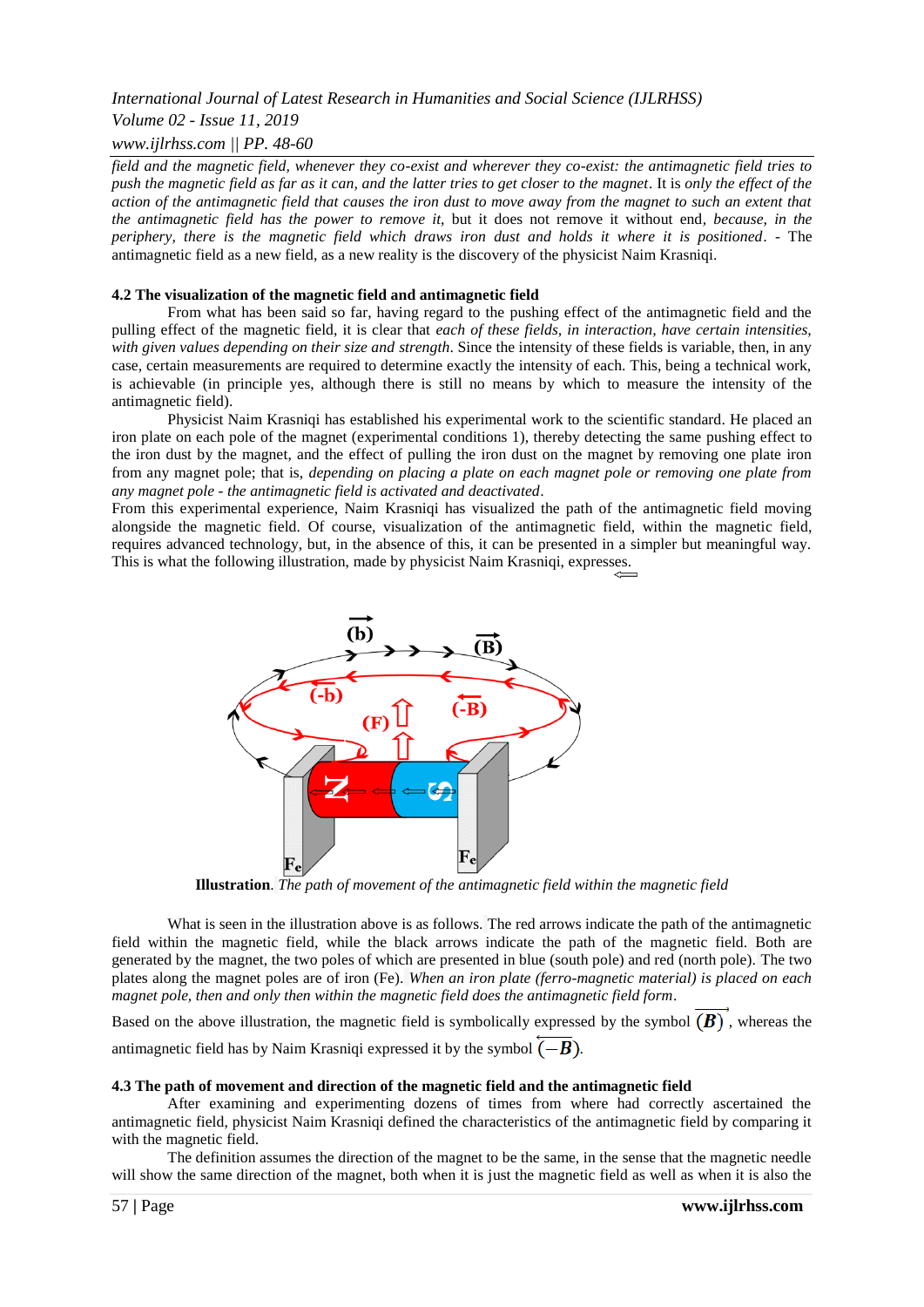## *Volume 02 - Issue 11, 2019*

### *www.ijlrhss.com || PP. 48-60*

antimagnetic field within the magnetic field. To explain the differences between the magnetic field and the antimagnetic field the direction of the magnet does not currently play any role since it remains the same.

Physicist Naim Krasniqi (2019) points out that *the magnetic field, as current physics knows it, changes its meaning completely by changing the structure of the atom*. But to make the antimagnetic field closer to the dominant concept of physics over the magnet he summarizes it as follows:

## The path of the magnetic field movement  $(B)$

1. The path is the movement that the body traverses, in this case the body is considered the magnetic field that passes through a given path.

a. The path through which the magnetic field passes is not straight but curved, whatever its shape may be, and whatever it is - it is taken as a path.

b. The magnetic field emanates from the magnetic pole (N) and is scattered and enters the south pole (S).

c. The magnetic field moves from the north magnetic pole (N) to the south magnetic pole (S) (*black arrows in the picture*).

### The direction of the magnetic field  $(B)$

2. The direction of the magnetic field indicates where the magnetic field is oriented.

a. The magnetic field emanates from the north magnetic pole (N) and enters the south magnetic pole (S).

b. Therefore, the direction of the magnetic field is oriented from the magnetic north pole (N) toward the south magnetic pole (S) (black arrows in the figure).

And the field discovered by Naim Krasniqi, that is, the antimagnetic field, he summarizes as follows (Krasniqi 2019):

## **"The path of the antimagnetic field movement**  $(-B)$

3. The path is the movement that the body traverses, in this case the body is considered the antimagnetic field that passes through a given path.

a. The path through which the antimagnetic field passes is not straight but curved, like the magnetic field, but regardless of its shape and whatever it is - it is taken as a path.

b. The antimagnetic field emanates from the lateral side of the magnetic pole (S) and (N). (*Red arrows in the figure*).

c. The antimagnetic field moves in the opposite direction to that of the magnetic field and tends to expand (inflate) the magnetic field as far as it can by concentrating in the middle, making the dispersion (expanding) of the magnetic field, and having a range of action many times larger than the magnetic field itself.

## The direction of the antimagnetic field  $\overline{(-B)}$

4. The direction of the antimagnetic field indicates where the antimagnetic field is oriented.

a. The antimagnetic field emanates from the lateral surface of the magnet (S) and (N). while its expanding starts in the middle of magnet.

b. Therefore, the direction of the antimagnetic field, namely the magnetic dipoles of this field, is oriented in the opposite direction to the magnetic field, namely the magnetic dipoles of this field. (*Red arrows in the figure*).

Based on the rules of physics, the path is the same in both cases. Because both the magnetic field and the antimagnetic field are in the same spaces around the magnet body, but while the magnetic field emanates directly from the magnet poles, the antimagnetic field emanates from the lateral sides of the magnet poles.

The magnetic field tends to stay as close as possible to the magnet body, while the antimagnetic field tends to push the magnetic field as far away as possible but is still assumed to be in the same path. It follows that both fields, the antimagnetic and magnetic one, circulate in the same spaces.

So, the antimagnetic field in all respects is opposite to the magnetic field, so these two fields move in opposite directions"

In this sense it can be figuratively stated that the space where both fields exist is like a two-lane road, and the directions to each of these areas are similar to two lanes of the same path, with lanes having opposite directions.

Summarizing all above theoretical aspect of differences, Naim Krasniqi (2019) writes:

"Therefore, scientifically, although it is extremely complex, and although it has the opposite direction, the antimagnetic field generates from the magnetic field and is also found in areas where there is a magnetic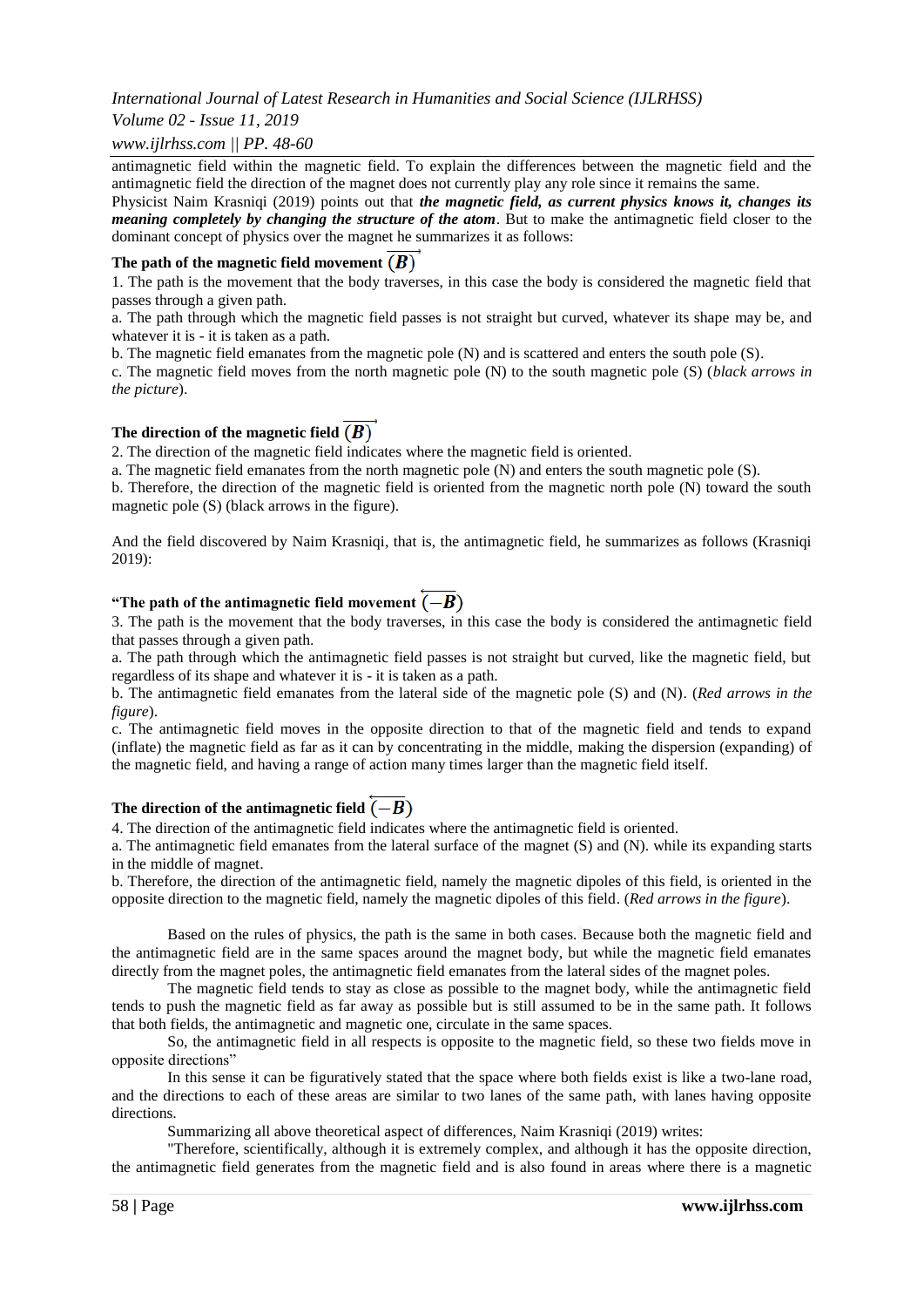#### *Volume 02 - Issue 11, 2019*

#### *www.ijlrhss.com || PP. 48-60*

field, especially around the magnet. What can be said is this: although the road is the same, in the sense that it is the same space, a two-lane with opposite movement is created (like a two-lane road where cars move in two opposite directions). All of this can be summarized in the scientific sense as follows: *The antimagnetic field follows the same path, has different intensity and direction opposite to the magnetic field*."

From the experimental point of view and theoretical elaboration, Naim Krasniqi (2019) formulates the *New Law on the Presence of the Antimagnetic Field*:

"*The antimagnetic field generates then and only then when the magnetic poles of the magnet are covered with ferromagnetic materials, and it emanates only from the lateral side of the magnet between the two magnetic poles, and moves in the opposite direction to the magnetic field of that magnet itself from which emanates the antimagnetic fields.* "

#### **Conclusion**

*The antimagnetic field, discovered by the physicist Naim Kransiqi, is a reality and an empirical entity. It is a new reality in physics. This new field simply exists. With the acknowledgment of this new field, the science of physics deepens our understanding of reality and opens new areas of knowledge and explanation.*

Given the present concepts of physics, the magnetic field is generated by the magnet. To this knowledge Naim Krasniqi adds: the existence of the antimagnetic field is conditioned by the existence of the magnetic field. *Without a magnetic field, there is no antimagnetic field*, whereas there may be magnetic field without antimagnetic field.

It follows, therefore, to generalize the character of discovery, that the only condition to be fulfilled to generate the antimagnetic field within the magnetic field is *to place ferromagnetic material on the magnet poles, because then and only then the antimagnetic field is generated and is effective only within the magnetic field*. And it has the character, properties, and effect of the magnetic field, and is therefore an antimagnetic field.

The existence of the antimagnetic field is easy to ascertain by experiments. *The simplest way to determine it is with iron dust (Fe) and the presence of a magnet. Once the magnet is placed at a certain distance, the iron dust will move toward it and stick to the magnet. If you place an iron plate on one pole of the magnet - there will be no change, meaning the iron dust continues to be stock on the magnet. But if you place another plate on the other pole of the same magnet, the iron dust begins to move away from the magnet, a departure that goes up to a certain distance (this depends of course on the intensity of the antimagnetic field) and stop there*. As many time as desired can be repeated the placing on or removing one plate from one pole of the magnet while the other iron plate is not moved from the other pole of the magnet, and the same pushing motion of the magnet will happen, respectively pulling the magnet.

Finally, it should be noted that *the antimagnetic field is a new reality in physics, it is an empirical entity -* discovered by physicist Naim Krasniqi*, a reference that can be precisely identified and ascertained.*  Knowing the new antimagnetic field makes science broaden the horizon of comprehension and see reality differently, as it has never seen it, with a dioptre that will illuminate the picture of the universe and see more things there and more differently as it could not be even imagined before*. Without any doubt, it will arise previously unthinkable questions and presents other, new problems* as by example the structure of the atom.

#### **References**

- [1]. Aristotle. (1984). *The Complete Works of Aristotle*. *Physics.* The revised Oxford Translation. Edited by Jonathan Barnes. Bollingen Series LXXI. Princeton, USA.
- [2]. Abazi, H. 2019. "On the hardness of perceptions changing. An analysis through the example of the counter-inductive approach to the magnetic field". International Journal of Latest Research in Humanities and Social Science, Vol. 02, Issue 10. Link: [http://www.ijlrhss.com/paper/volume-2](http://www.ijlrhss.com/paper/volume-2-issue-10/7-HSS-527.pdf) [issue-10/7-HSS-527.pdf](http://www.ijlrhss.com/paper/volume-2-issue-10/7-HSS-527.pdf)
- [3]. Bachelard, G. 1984. *The nEw Scientific Spirit*. Translated by Arthur Goldhammer. Bacon Press: Boston.
- [4]. Bird, A. 1998. *Philosophy of Science*. Published by University College London (UCL): London.
- [5]. Blundell, S. (2012). *Magnetism: A very Short Introduction*. Oxford University Press, Oxford, UK.
- [6]. de Boer, F.R., 2001. "Magnetism: High-Field". in *Ecyclopedia of Materials: Science and Technology*. Editors-in-Chief: K.H. J. Buschow *et al*. Second Edition. Elsevier Ltd.
- [7]. Dreyer, J.L. E. 1906. *History of the Planetary systems from Thales to Kepler*. Cambridge: The University Press.
- [8]. Fleck, L. 1979. *Genesis and Development of a Scientific Fact*. Translated by [Frederick Bradley](https://www.press.uchicago.edu/ucp/books/author/B/F/au5838622.html) and [Thaddeus J. Trenn.](https://www.press.uchicago.edu/ucp/books/author/T/T/au5838621.html) University of Chicago Press Book. Chicago, US.